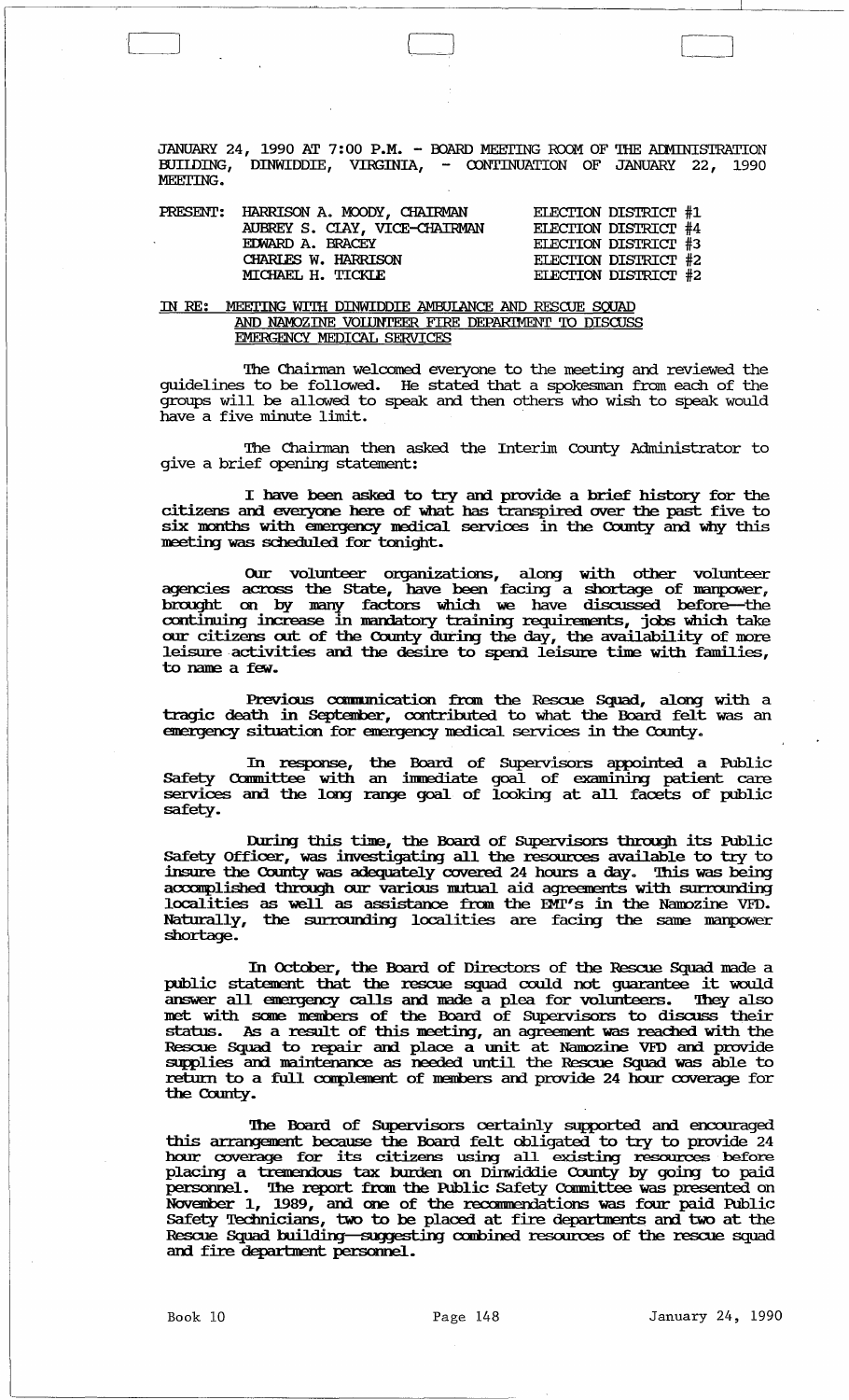since that time, there appears to have been friction among the volunteers with this arrangement. The Board of Supervisors has met with volunteers with this arrangement. The Board of Supervisors has met with the leadership of the two organizations to try to understand and resolve the issues, but the compromise proposals have been rejected. The Board members have been contacted individually on a number of occasions by members of the Rescue Squad concerning their dissatisfaction with a unit being placed at Namozine VFD.

By letter dated January 3, 1990, the Rescue Squad membership notified the Boanl of SUpervisors that effective Februmy 1, 1990, the Dinwiddie Volunteer Rescue Squad will no longer allow any other organization within Dinwiddie County to operate umer its license or in its name, and will no longer provide vehicles or equipment to any other organization. They accept the responsibility of providing qualified volunteer rescue workers from 6:00 p.m. to 6:00 a.m. daily seven days per week and recommend that paid rescue personnel be available from  $6:00$ a.m. to 6:00 p.m. day, seven days per week.

The Namozine VFD has agreed to assist the County by providing 24 hour coverage which will fill the gap between 6:00 a.m. and 6:00 p.m. if they are provided a mrlt(s) with equiprent am supplies.

Again, the Board of Supervisors feels they must try to use existing resources to provide 24 hour coverage for the citizens. Therefore, they have requested that the Rescue Squad allow a vehicle to be placed at Namozine VFD, which to comply with the Rescue Squad's letter of January 3, 1990 will be separately licensed to operate in the County. The County will also be faced with providing all supplies, equipment, fuel and maintenance costs. I have asked appropriate personnel to provide the Board with an estimate of what these costs will be.

I would like to stress that the Board of Supervisors at the present. time does not want to be in the Rescue Squad business nor operate nor regulate the volunteer services in the County. The Board of SUpervisors only wants to ensure coverage for its citizens, again using existing resources that may be available, before taking action that will have a significant impact on the taxpayers of the County. They are sitting in session tonight to provide a public forum for the members of each organization to be heard and freely discuss whatever problems they feel exist that would prevent a cooperative effort for both organizations to provide emergency medical care to our citizens.

We have asked representatives from Emergency Medical Services Council to be present tonight to offer any suggestions, observations they might have.

I hope I have explained the progression of events accurately. I hope I have explained the progression of events accurately.<br>If not, it was not intentional and please feel free to anend our report. We thank everyone who is here tonight and the Board of Supervisors especially wants to express their appreciation to our volunteers for the service they provide and we hope this forum will relieve some of the frustrations that seem to be present within both organizatians.

I will now turn it over to the Chairman to discuss the format we will use for the meeting.

statement by Rosemary Spain, President of Dinwiddie Volunteer Rescue Squad:

Mr. Chairman, honorable members of the Board, fellow volunteers and citizens:

I come before you tonight as a representative of the Board of Directors and membership of Dinwiddie Volunteer Rescue Squad.

This organization has been faced with an increasing inability to provide adequate energency nelical service to the County, especially during the daytime hours. This has become more apparent in the last few months, but has reached the current state over a period of several years. I have found information contained in our annual fund drive letters dating back to 1985, which addresses the need for additional manpower, as well as stating our inability to provide consistent day

 $\frac{1}{2}$  =  $\frac{1}{2}$  =  $\frac{1}{2}$ 

 $\tau = \tau_0$ 

 $\epsilon$  ,  $\rightarrow$  ,  $\sim$   $\sim$   $\sim$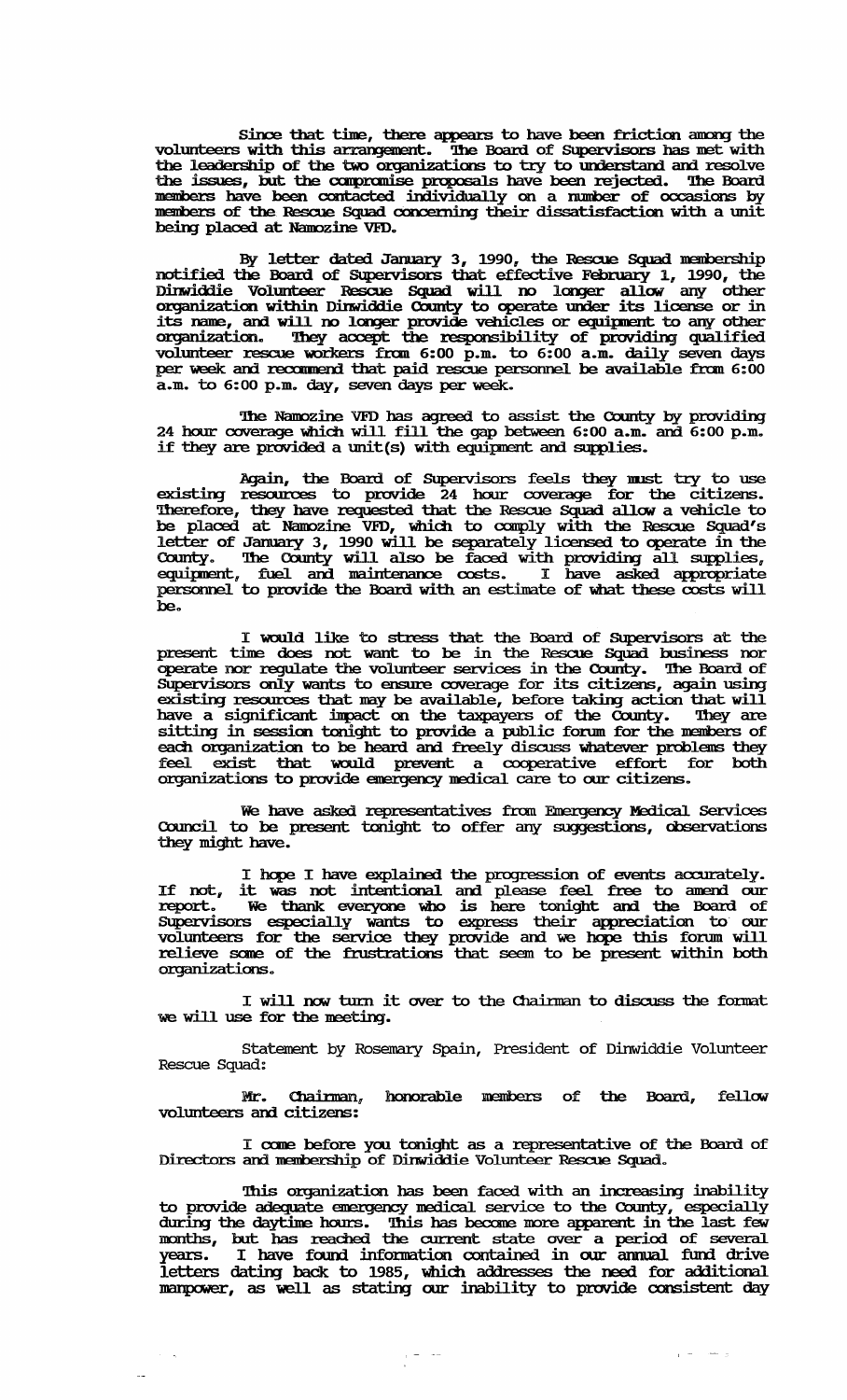coverage. Many factors have contributed to this situation - increasing certification requirements, fewer volunteers, and normal attribution. We have reached what we consider to be a crisis situation.

In an effort to ensure adequate 24 hour coverage, we have done several things in the last few months to aid our commitment to our fellow citizens. Sane of these are:

> 1. We launched a membership campaign VIA Billboards and Val-Pak coupon mailings.

 $\big]$ 

2. We also complied with your request to accept the offer of assistance from the Namozine Volunteer Fire Department as a temporary measure.

since November 27, 1989, we have placed a unit at the Namozine fire house that is being staffed by the volunteers at that company. They have been operating under our EMS license, although technically as a completely separate entity. I want to take this opportunity to personally thank the volunteers at Namozine for their assistance - we truly appreciate your commitment to help and the volunteer spirit in which it is given. This is especially noteworthy in a time when dedicated volunteers are a rare commodity.

However, we do not feel that this situation is one that should continue. We feel that we are at risk to allow any group to operate continue. We feel that we are at risk to allow any group to operate under our state license when we have no authority over them or their actions.

On January 2, 1990, our organization unanimously voted to end this current arrargenert:. We notified you by letter that effective February 1, 1990 we would no longer allow any other organization to operate under our license or in our name and requested the return of vehicle and equipment. We further stated our commitment to provide adequate energency medical service from 6:00 p.m. to 6:00 a.m. daily and requested that you follow the recommendations of the Public Safety Committee as reported to you on November 1, 1989. This committee recommended that the County hire four paid EMI's for daytime coverage.

In response you have now requested that we:

- 1. Give a fully equipped unit to be permanently stationed at the Namozine Fire Department. You would then assist Namozine to obtain their own EMS license.
- 2. To have a back-up unit available for their use if needed.
- 3. 'lb allow same carpranise to the February 1 date if the EMS license could not be obtained by that date.

OUr organization has voted not to canply with these requests. We do not believe that this would be in the County's best interests. The current and proposed arrangement is a "quick-fix" solution that fails to address the real problem - the short supply of qualified volunteers, especially during the daytime hours. It also places two organizations in a position of destructive canpetition which creates a "no win" situation for everyone. Not only would each organization compete for financial support, they would also compete for manpower which is already in very short supply. The goal should be to have paid  $\frac{1}{2}$  is  $\frac{1}{2}$  in  $\frac{1}{2}$  in  $\frac{1}{2}$  in  $\frac{1}{2}$  in  $\frac{1}{2}$  in  $\frac{1}{2}$  is  $\frac{1}{2}$  in  $\frac{1}{2}$  in  $\frac{1}{2}$  in  $\frac{1}{2}$  in  $\frac{1}{2}$  in  $\frac{1}{2}$  in  $\frac{1}{2}$  in  $\frac{1}{2}$  in  $\frac{1}{2}$  in  $\frac{1}{2}$  in to provide consistent, quality service.

To further emphasize our organizations desire to serve citizens of this county, we would like to make an offer.

The offer, Mr. Chairman, should the Board of Supervisors decide to accept it, is as follows:

I have in my hand a check made payable to the County Treasurer in the anomt of \$60,000.00. 'Ihis is provided to cover the salary am benefits of two paranelics for a period of one year. '1be remaining two EMS providers (as recommended by the Public Safety Committee) would then be paid from County funds. We already have the equipment and vehicles in place to make this a viable beginning.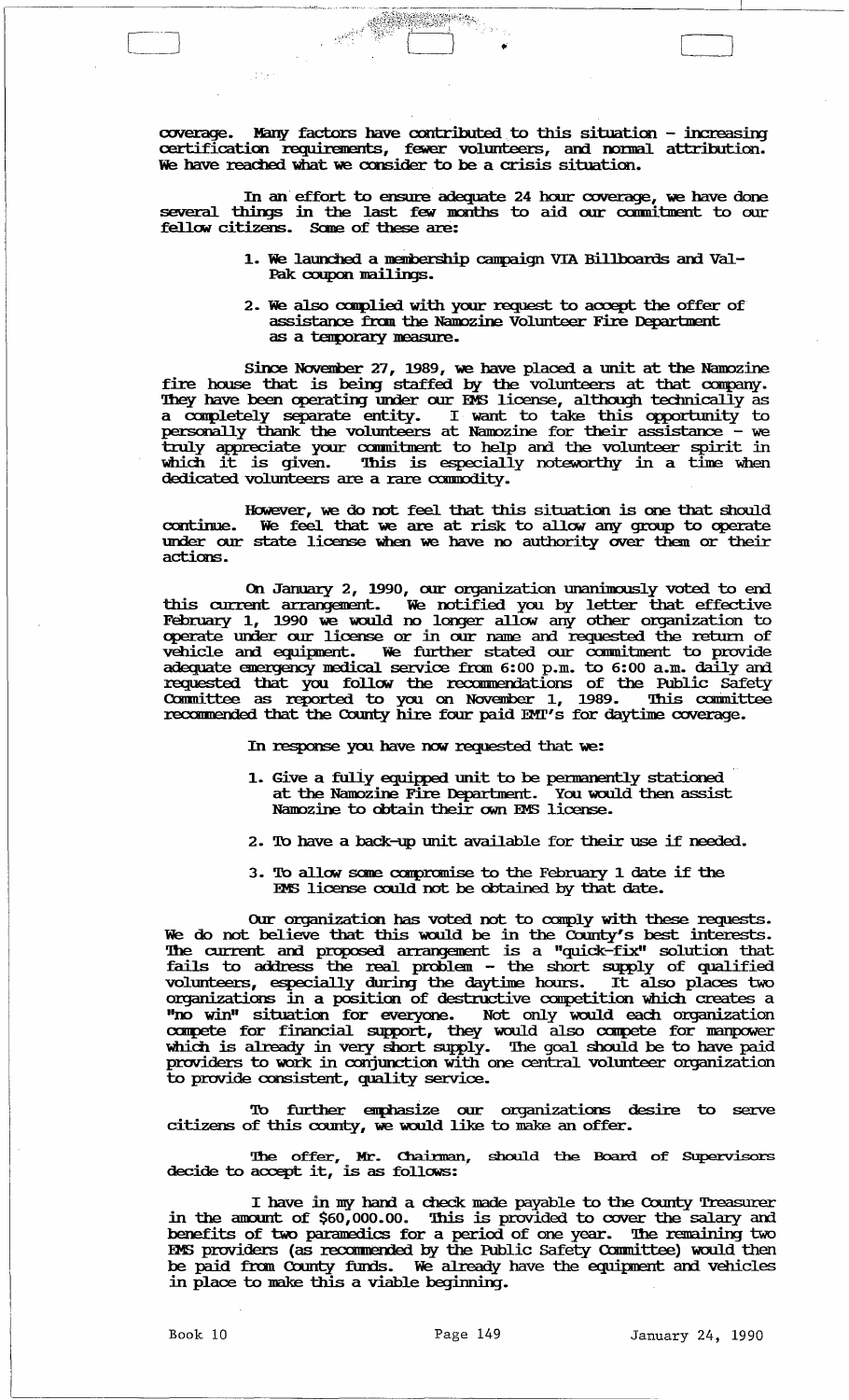We appeal to you as citizens to accept this offer. We should all agree that paid providers is inevitable and now is the time to make a proactive decision to help ensure the safety, well-being and quality of life in our County.

#### Thank you.

Statement by John Tyrcha, Chief of Namozine Volunteer Fire Department:

# Dear Honorable Members:

The Namozine Volunteer Fire Department has been providing<br>continuous emergency medical service to the citizens of Dinwiddie County<br>since the 27th of November 1989. During this time we have provided<br>3,420 man hours of servi When we started this service we had five emergency medical technicians. since then we have recruited an additional four EMT's and one<br>paramedic. At this time we have ten members enrolled in an EMT<br>course. We anticipate that between training and recruiting we will have a minimum of 24 EMT's by the end of May 1990. Our dual goal has been<br>and will continue to be crew-patient safety and the provision of the<br>best possible pre-hospital care to those we serve.

Our department was asked to provide this service due to the inability of the Dinwiddie Volunteer Rescue Squad to provide service. Unfortunately, during this period, our department has been the constant<br>target of inudendos, vilification, and verbal abuse from some members<br>of both the squad and the Board of Directors. It is not our intent to<br>become inv quality of service provided to the citizens of the County. Rather, we ask only that we be judged on our documented performance.

We are aware that you have been placed in a position wherein a decision must be made to insure constant service to the county. We are<br>not campaigning for any particular outcome, but are instead confident<br>that whatever decision you arrive at will be made with the best interests of the county in mind.

If your should desire our department to continue providing<br>emergency medical service our long range plan is as follows:

- 1. We are in contact with a physician who has agreed to serve as medical director. He has indicated a willingness to be actively involved in training, quality control, and quality assurance. His primary interest isn't sudden cardiac death and pre-hospitalcare. We are scheduled to finalize our relationship tomorrow.
- 2. Depending upon the donation of a semi-automatic defibrillator we plan on having all our current EMT's<br>certified in defibrillation by the end of April 1990.
- 3. We expect to have enough EMT's to support two units on a 24 hour basis by the end of June 1991.
- 4. It is our intent to be able to provide full advanced life support services by the end of 1991.

We are fully confident that we will be able to provide the personnel and training required to meet or exceed these goals.

In closing, while we are not soliciting the emergency service business, we stand ready to provide it if that should be your desire.<br>We hope that we will be able to preclude the necessity of hiring EMS personnel of three or five years.

مستراتين

#### Sincerely,

John E. Tyrcha, Chief Namozine Vol. Fire Department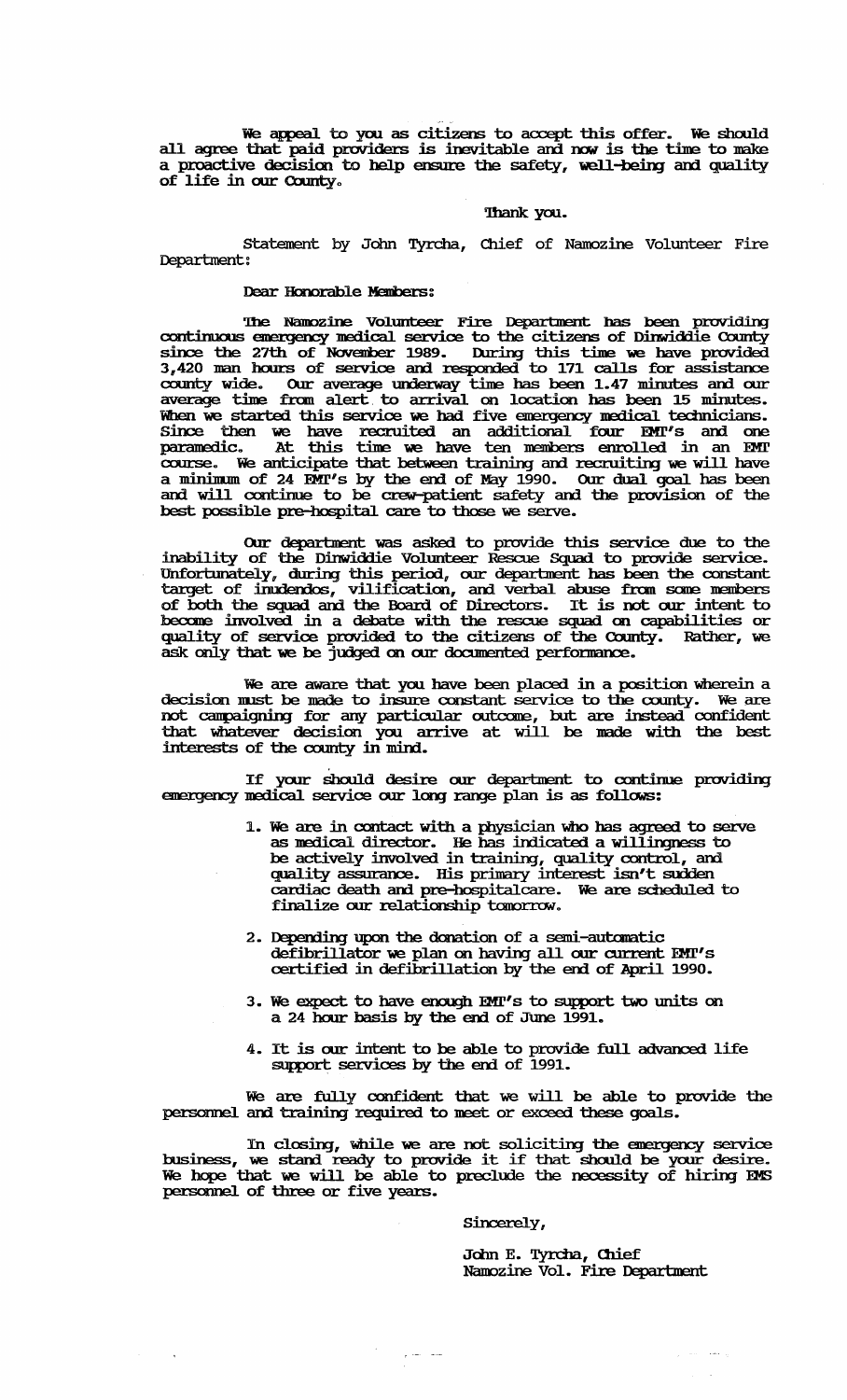other Comments: '!he following people spoke concenring emergency medical services in the county: Ms. Linda Milton, Mr. James Elder, Mr. Mike Goodwyn, Ms. Nila Cook, Mr. Kenny Milton, Ms. Wendy Cross, Mr. Edward Titmus, and Mr. Raymond Foster, Mr. Paul Walk, Ms. Jeannette Gupton, Ms. Diane Vaughan, Mr. Baxter Sessums.

The Common Section of the Common Section 2014

Aş

[

Mr. Bracey stated that there were so many questions unanswered. He asked what happened to the meeting that had been discussed with the Board of Supervisors consisting of two representatives from both agencies to work out whatever issues or differences that may have had.

Mr. Paul Walk stated that the Board of SUpervisors did meet with representatives from the two agencies. However, the membership by unanimous vote decided not to have another organization operate under its license. He urged the Board to accept the \$60,000 and the Board of Directors and Rescue Squad will continue their efforts to raise funds.

Mr. Tickle stated that he would like to ask both groups to select two members to work together with a Board member as an arbitrator. He begged each and everyone to think about it.

Mr. Paul Walk stated that the groups have tried to work together for five to six months and couldn't work it out. '!he Public Safety Committee made a recommendation and the offer of \$60,000 is for one year.

Mr. Bracey asked again who cancelled the meeting. Mrs. Spain stated that Mr. Walk drafted a resolution which was approved by the Board of Directors, but disapproved by the membership before Namozine VFD met; therefore, they felt the need for the meeting was void.

Mr. Bracey stated that he hoped that the two groups would come together and work together.

The chairman asked if the two groups would work together with the committee. He was told that the membership will have to vote on it.

Mr. Michael Davidson with the EMS Advisory Council of the Virginia Association of Counties and also a member of the campbell County Board of SUpervisors was present and made a few conunents. about his observations of the group. He stated that the two groups could iron their problems and there are many people he knows that would be available to serve as an arbitrator to ensure ongoing coverage.

Mr. Moody stated that he would like an arbitrator to work with the two groups. Mr. Bracey asked Mr. Davidson if he could get an arbitrator. Mr. Davidson said he thought he could. Mr. Bracey asked the Rescue Squad if they would waive the February 1st deadline. Mrs. Spain stated that she did not think the Rescue Squad would change the date. She felt the Board had ignored the Public Safety Cormnittee recommendations. Mr. Bracey then appealed to the members present to waive the February 1st date.

Mr. Baxter Sessums stated he felt the county had bypassed the Dinwiddie VRS and directed them to work with Namozine.

Mr. Bracey stated that he felt there's a need for the Board of discuss these issues in Executive Session. '!he Interim County Administrator stated she was not an attorney and since the County Attorney is not present; she did not feel comfortable allowing the Board to discuss these items in Executive Session without a specific purpose.

Mr. Clay stated that he did not understand. He felt like the Rescue Squad was pushing for paid personnel and the Public Safety Cormnittee was not appointed to make decisions for the Board of Supervisors.

Ms. Linda Milton asked why the Rescue Squad was bypassed when the Board made a decision to provide a vehicle to the Namozine Volunteer Fire Department. The Interim County Administrator stated that in October the Board of Directors stated publicly that they could not provide coverage on a continual basis. Namozine was a resource which<br>the Board felt they should use, and if other fire departments had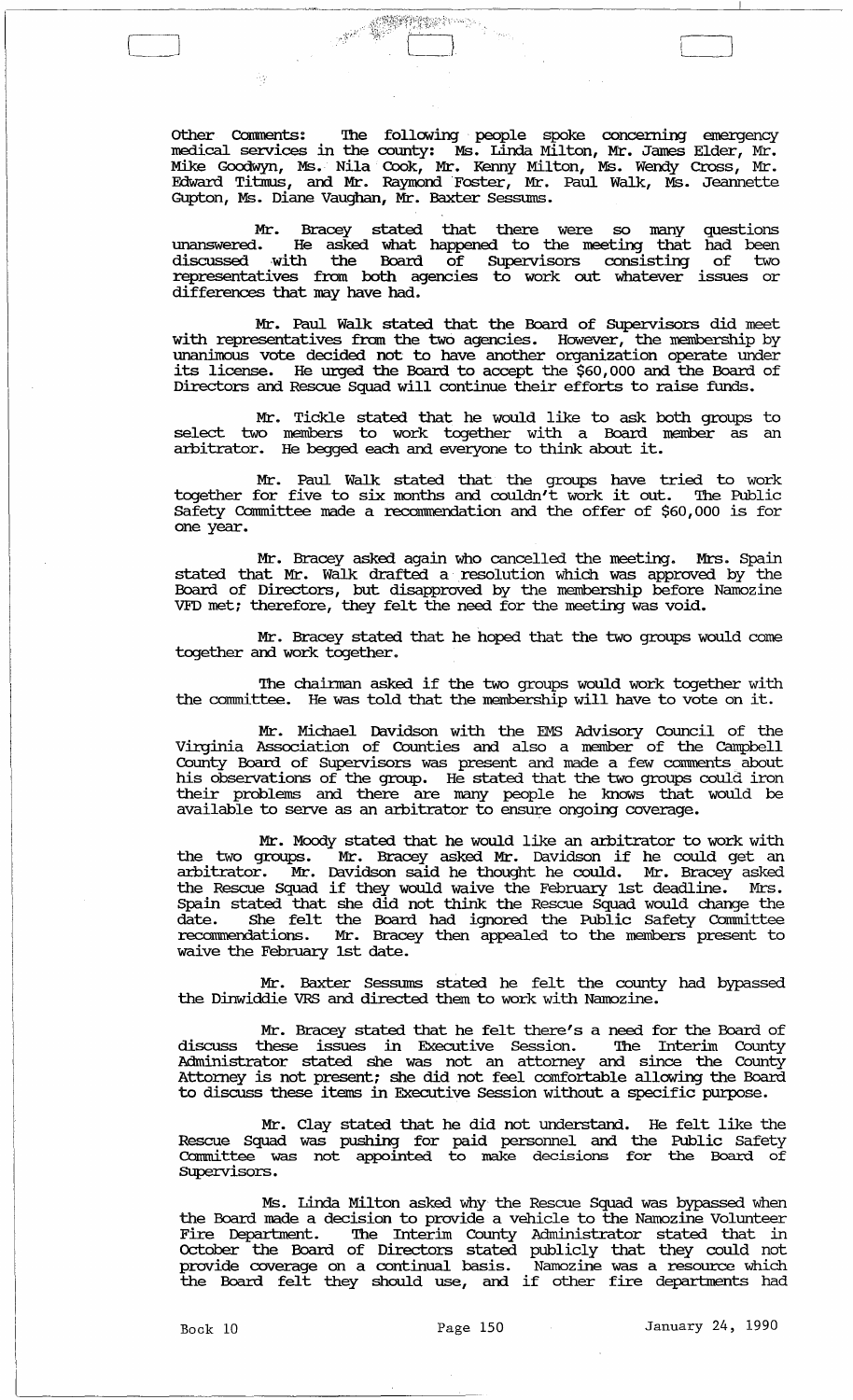offered to cover for 24 hours, she felt the Board would have also considered them.

Upon motion of Mr. Clay, seconded by Mr. Harrison, Mr. Bracey "abstaining", Mr. Harrison, Mr. Tic1de, Mr. Clay, Mr. Moody voting "aye".

BE IT RESOLVED that the Board of SUpervisors of Dinwiddie County, Virginia agreed to take all of the comments under advisement and no further action was taken.

The Chairman declared a brief recess at 9:20 p.m. The meeting resumed at 9:40 p.m.

# IN RE: ADDITION TO EXECUTIVE SESSION

'!he Chainnan stated that the County Attorney had been contacted and he advised the Board that they could discuss legal issues concerning Emergency Medical services *in* the County *in* Executive Session.

Upon motion of Mr. Bracey, seconded by Mr. Tickle, Mr. Bracey, Mr. Harrison, Mr. Tickle, Mr. Clay, Mr. Moody voting "aye".

BE IT RESOLVED that the Board of SUpervisors of Dinwiddie County, Virginia approves the addition of legal matters to the Executive Session.

# IN RE: CLARIFICATION OF RECREATION PROGRAMS UNDER THE CAPITAL PROJECTS FUND

The Interim County Administrator stated that she would like clarification of the amount of funds generated by the Recreation Department that the Board desired to see placed within the Recreation Programs under the capital Projects Fund. She explained again that \$15,000 of the funds raised by the Recreation Department was budgeted to provide a \$100,000 operating budget for the Recreation Department for 1989-1990.

Upon motion of Mr. Harrison, seconded by Mr. Clay, Mr. Bracey, Mr. Harrison, Mr. Tickle, Mr. Clay, Mr. Moody voting "aye".

BE IT RESOLVED that the Board of Supervisors of Dinwiddie County, Virginia agreed that to properly balance the budget, only those funds generated over \$15,000 are hereby authorized to be placed in the recreation program category of the capital projects fund.

### IN RE: EXECUTIVE SESSION

 $\overline{\phantom{a}}$ 

Upon motion of Mr. Bracey, seconded by Mr. Clay, Mr. Bracey, Mr. Harrison, Mr. Tickle, Mr. Clay, Mr. Moody voting "aye", pursuant to Section 2.1-344(1), (5), and (6) of the Virginia Freedom of Information Act, the Board moved into Executive Session at 9:45 p.m. to discuss personnel, issues relating to the employment of County employees, industrial matters relating to industries that have not yet announced, and legal issues relating to the provision for emergency medical services in Dinwiddie County. A vote having been made and approved, the meeting reconvened into Open Session at 10:55 p.m.

# IN RE: CERTIFICATION OF EXECUTIVE MEETING

Upon motion of Mr. Clay, seconded by Mr. Harrison, Mr. Bracey, Mr. Harrison, Mr. Tickle, Mr. Clay, Mr. Moody "aye", the following Resolution was adopted:

WHEREAS, the Board of SUpervisors of Dinwiddie County convened an executive meeting on this date pursuant to an affirmative recorded vote and *in* accordance with the provisions of the Virginia Freedom of Information Act; and

WHEREAS, Section 2.1-344.1 of the Code of Virginia, requires a certification by the Board of SUpervisors of Dinwiddie County, that such Executive meeting was conducted *in* confonnity with the virginia law;

NOW THEREFORE BE IT RESOLVED that the Board of supervisors of Dinwiddie County, Virginia, hereby certifies that, to the best of each

المنفس الما

 $f \rightarrow -$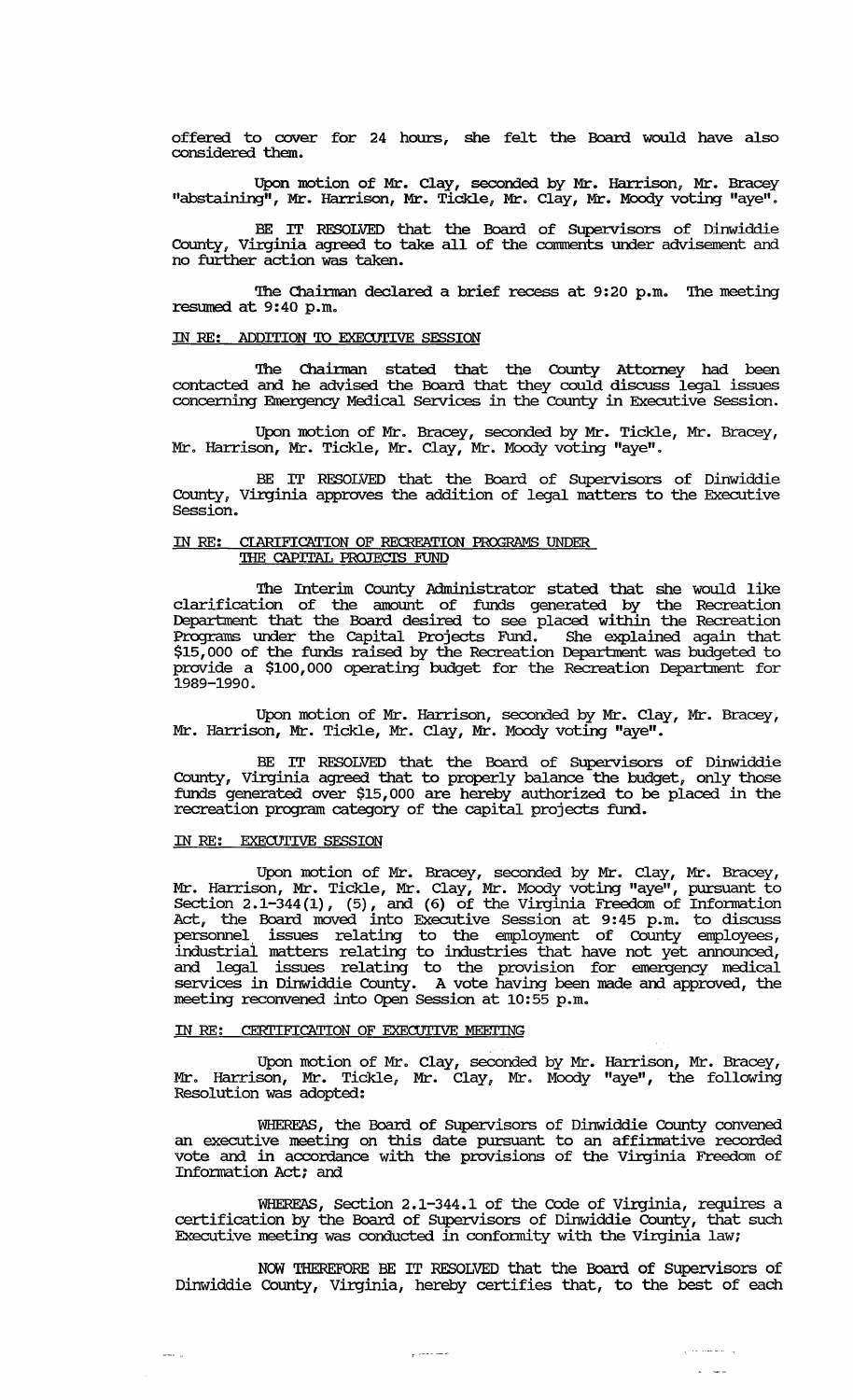member's knowledge, (1) only public business matters lawfully exempted from open meeting requirements by Virginia law were discussed in the executive meeting to which this certification resolution applies, and (2) only such public business matters as were identified in the motion convening the executive meeting were heard, discussed or considered by the Board of SUpervisors of Dinwiddie County, Virginia.

, \_\_\_ --------~-~-\_\_ '7""" ,,> •• ~, .~\_,\_.\_,',~-~---------~~----.---L----- ~·~!/);":t.:·;) ';,,, '.~)'<~'\_'

 $\sim$  ,  $\sim$   $\sim$   $\sim$ 

# IN RE: ADJOURNMENT

ķ.

Upon motion of Mr. Harrison, seconded by Mr. Tickle, Mr. Bracey, Mr. Harrison, Mr. Tickle, Mr. Clay, Mr. Moody voting "aye". The meeting was adjourned at 11:00 p.m. until 7:00 p.m., February 7, 1990.

Hanison Moody Cha 1<br>anison A. Noody Chairman

ATTEST:

Z Levdy W. Queenbury<br>Wendy W. Quesenberry<br>Interim county Administrator